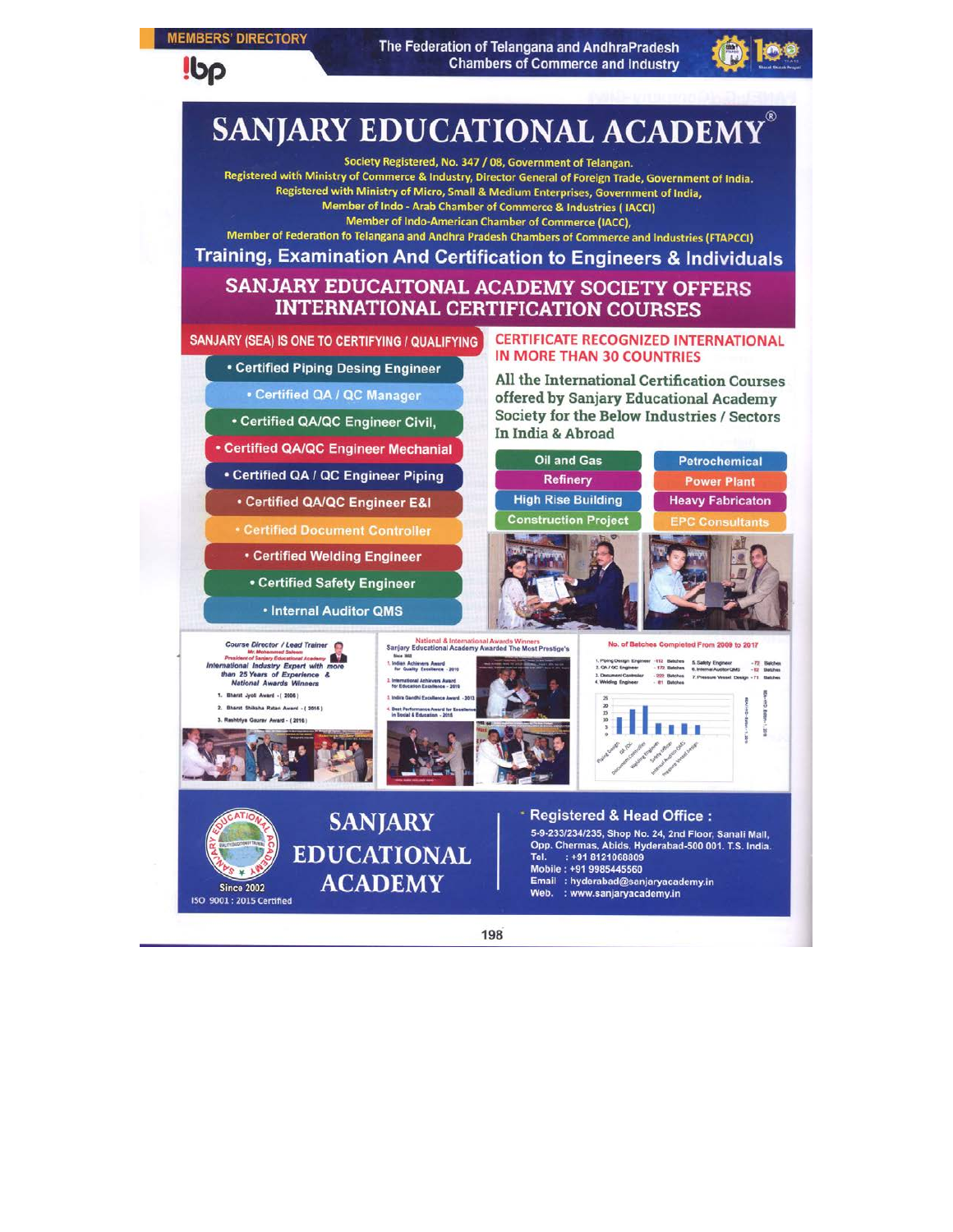## *Dear Sir ,*

#### **click / open to download – Sanjary Video Latest**

YouTube : <https://www.youtube.com/watch?v=HsvFfMNKqd4>

Kindly visit our website : [www.sanjaryacademy.in](http://www.sanjaryacademy.in/) / [www.qaqccourse.org](http://www.qaqccourse.org/) / [www.sanjaryacademy.com](http://www.sanjaryacademy.com/) / [www.qaqccourse.com](http://www.qaqccourse.com/) for details . We confirm your course booking for thé Certified Course as below **:**

Sanjary Educational Academy Society is only one in the world to Certified - Certified Piping Design Engineer , Certified Pressure Vessel Design Engineer , Certified QA / QC Manager , Certified QA / QC Engineer Civil , Certified QA / QC Engineer Mechanical , Certified QA / QC Engineer Piping , Certified QA / QC Engineer E & I , Certified Welding Engineer , Certified Safety Engineer , Certified Document Controller etc., last more than 10 years

Each year thousands of professional Engineers / enroll in the QA / QC courses offered by Sanjary Educational Academy .This is one of the most widely recognized and accepted qualification in the industry world wide.

Sanjary Educational Academy has Completed Over 200+ Batches of QA/QC Professionals Certification Courses form 2008 to December 2018.

Sanjary ( SEA ) Certificate is Recognized International in more than 30 Countries and our Certified Engineers are already working including - India , Saudi Arabia , UAE , Qatar , Kuwait , Oman , Bahrain , Jordan , Iraq , Iran , Turkey , Yemen ,Sudan , Libya, Nigeria , Sudan , Libya , Portugal, Cameroon, Congo , Germany , USA , Canada , Norway , London , Vitenum etc.

#### **Recent Industry Requirement for QA/QC Course**

In accordance with the industry's current requirements for QA/QC Engineers, all engineers must have multiple skills and be specialized in at least two specific technical areas. Although engineering subjects are large and extensive, recent engineering graduates may not be able to meet current industry requirements, as noted above. To fill this gap, engineers in the new trade must be trained and certified in the Honors Certification Program and have the equivalent of an QA / QC engineer with at least 3-5 years of active industrial experience. Today, specialty certification programs are considered a mandatory requirement in almost all sectors / Industries.

### *This course is according to Sanjary ( SEA ) Engineering Professional Certification Program , Industrial Jobs requirements and International Standards*

*Sanjary Educational Academy Society offers International Certification Courses to Engineers & Individuals last 16 years , Certificate Recognized International in more than 30 Countries and our certified Engineers are already working* 

#### Benefit of Our Certified Courses

- 1. Engineers get easy job any where in world in below mentioned industries / sectors
- 2. Get promotion in current job
- 3. Get professional skill knowledge as actual required on the job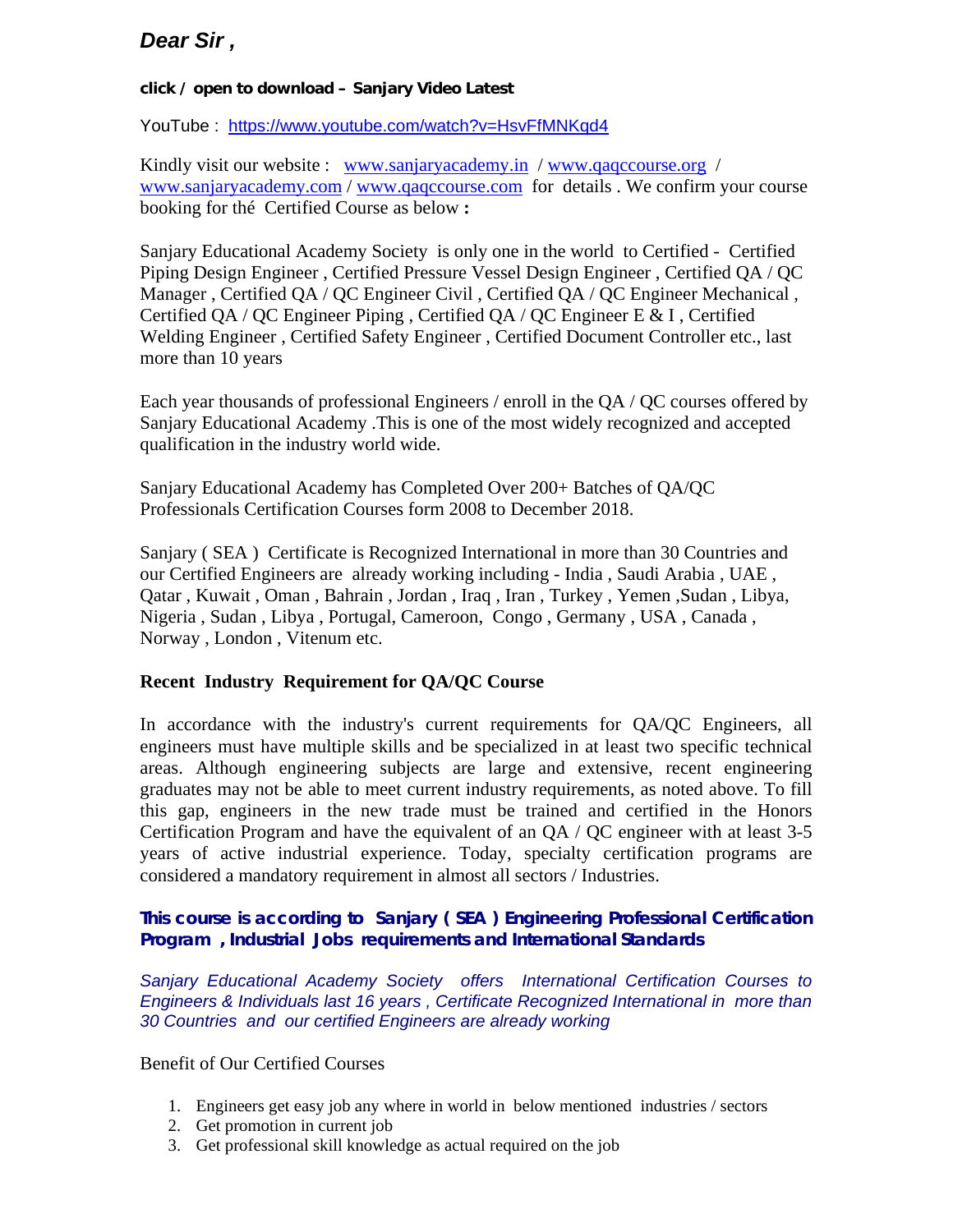## *International Certification Course*

• **CERTIFIED QA / QC ENGINEER CIVIL** 

| <b>Eligibility Criteria</b>                | : Civil Engineer – (B.Tech / Diploma)                                                                                                                                                     |
|--------------------------------------------|-------------------------------------------------------------------------------------------------------------------------------------------------------------------------------------------|
| <b>Duration of Course</b>                  | : 20 Days - (40 Hours), Hyderabad, TS                                                                                                                                                     |
| Course Fee                                 | : Rs 23000/- Hyderabad, India                                                                                                                                                             |
| <b>New Batch Start</b>                     | : Every 15 days (Twice in a month)                                                                                                                                                        |
| Timing                                     | $: 3:00$ PM $-5:00$ PM                                                                                                                                                                    |
| <b>Course Fee for Foreign Student</b>      | : US Dollar - \$ 1500/- Hyderabad, India                                                                                                                                                  |
| <b>Daily Classes</b>                       | : Two Hours Per Day                                                                                                                                                                       |
| Course reference :                         | : Sanjary Educational Academy Society<br>Norms, Industries Norms, International<br>Standards including ASTM, ACI, UBC,<br>ASME, ISO, ISO 9001: 2015 Quality<br><b>Management Systems.</b> |
| Maximum No. of Seats / students in a Batch | $: 10$ only                                                                                                                                                                               |

Venue **:** SANJARY EDUCATIONAL ACADEMY , 5-9-233 / 234, S. No. 24 & 25, 3<sup>rd</sup> Floor, SANALI MALL Opposite Chermas Showroom , Abids , Hyderabad - 500001, Andhra Pradesh , India

#### **Overview**

This comprehensive course which provides a systematic development of skills and knowledge of QA / QC Engineer Civil with international standards , Industry Job requirement including Preparation of ITP's QCP's , stage wise inspection of QA / QC activities for any projects as applicable .

A comprehensive course covering in depth the QA / QC requirements of in various sectors / industries including –

- Oil & Gas ,
- Petrochemical
- Refinery,
- Power Plant,
- **Construction Projects**
- **Civil Mega Projects**
- **Heavy Fabrication Industries**
- **•** Others sectors.

#### *Certification Criteria :*

- Candidates shall meet the following examination requirements to be considered for certification as "Certified QA/ QC Engineer Civil " . Pass a written three part examination as follows.
- Part 1 Theory Examination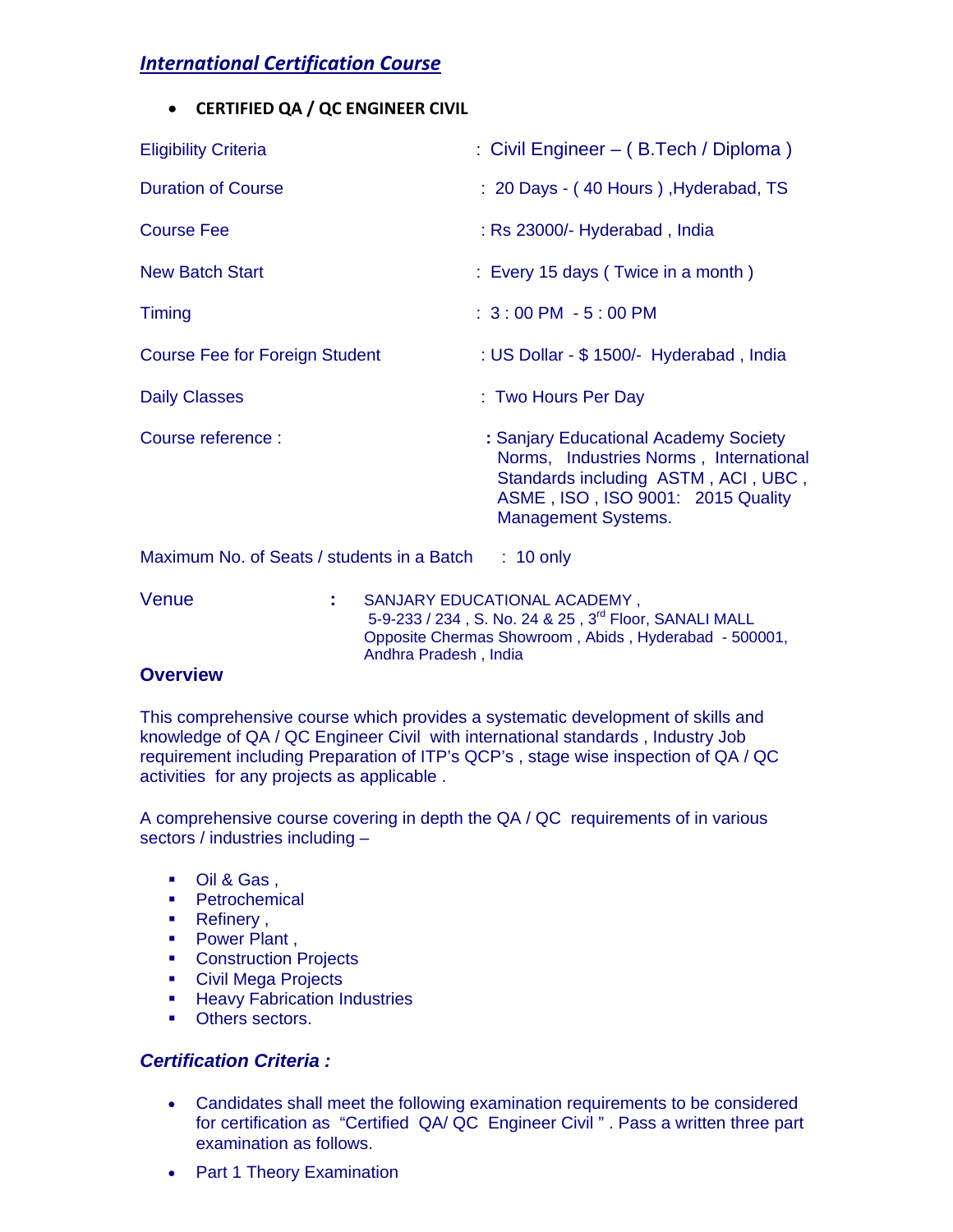- Part 2 Workshop / Assessment
- Part 3 Oral Examination
- Candidate shall pass each part of the examination. Individual failing any part of the above examination must retest on particular part as applicable.
- Candidate must score minimum of 70 percent on each of the above examination to be eligible for the certificate and SEA Qualification Card.
- Note : Certificate , Marks Sheet and Qualification Card will be awarded to the candidate after successful completion of course & examination.

## **Course Syllabus :**

- **Module 1 Roles and Responsibilities of QA / QC Engineer - Civil**
- **Module 2 Introduction to ISO 9001 . ISO 9004 , ISO 14000. ISO 19011**
- **Module 3 International Codes and Standards**
- **Module 4 Drawings and Abbreviations**
- **Module 5 Excavation and Backfilling**
- **Module 6 Construction of Asphalt Concrete paving**
- **Module 7 Concreting Works**
- **Module 8 - Pre Stressed Concrete – Bridge Girders**

**Module 9 - Concrete Trial Mix Test, Concrete Compressive Strength Test , Compaction (Density) Test** 

**Module 10 - Receiving Inspection , In process Inspection & Final Inspection / Material specification** 

- **Module 11 Control of Nonconforming of Items / Products**
- **Module 12 Calibration of Monitoring & Measuring Equipment**
- **Module 13 Preparation of Project Quality Plan**
- **Module 14 Preparation of Inspection Test Plans – ITP**
- **Module 15 Preparation of QC Procedures**

**Module 16 - Final QA / QC Documentation / QC Dossiers** 

**Note : Certificate , Marks Sheet and Qualification Card will be awarded to the candidate after successful completion of course & examination.**

Please register prior to the above course commencement date.

**Note:**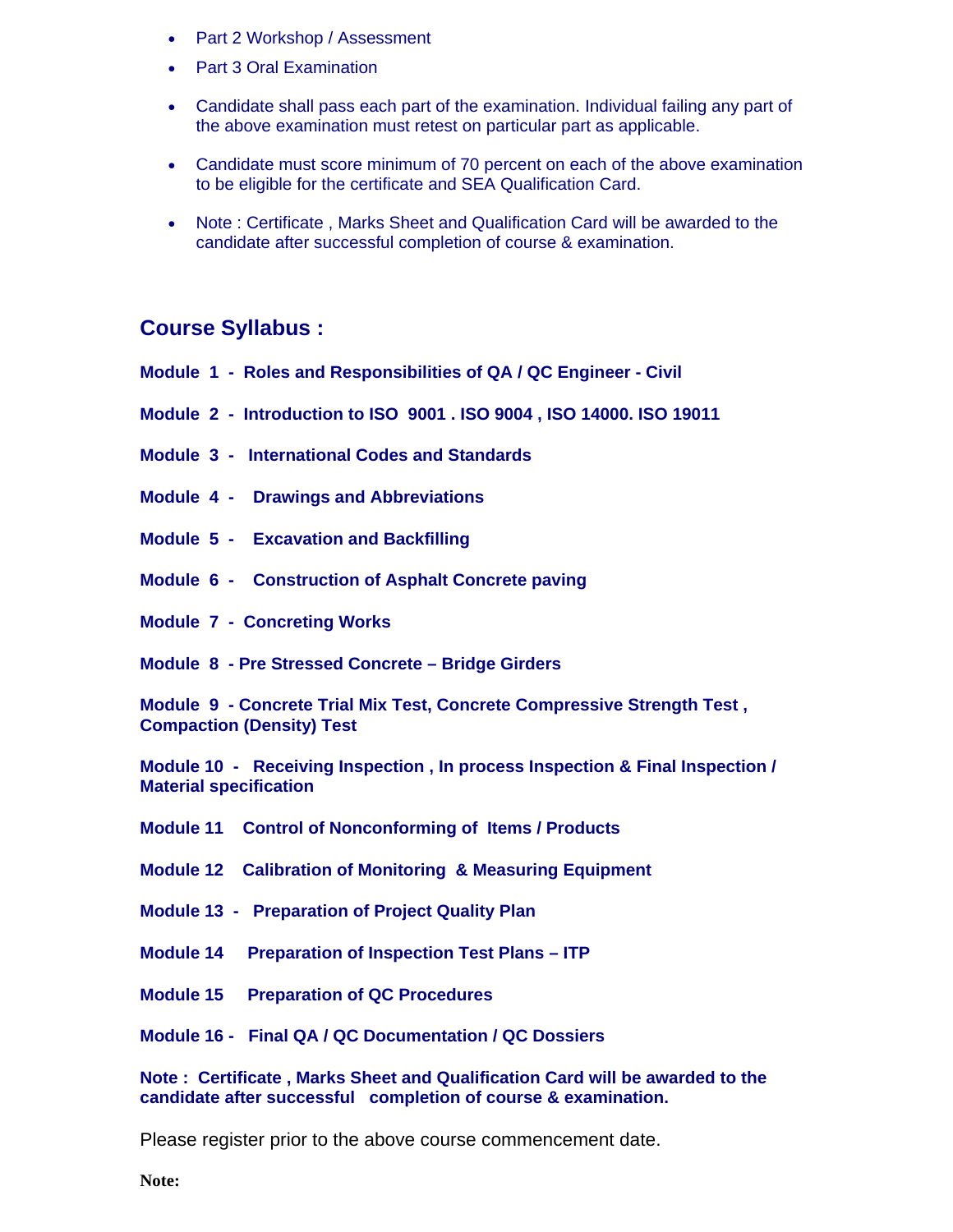- **1.** Course Fees includes the course materials (Hard Copy only), Resources Materials, Standard Forms / Templates for reference , Training, examination and certification.
- **2.** Students / Engineers admission procedure will be Document No. SEA HYD TS -01 for enrolling the admission of certified courses.
- **3.** Certificate, Mark Sheet and Qualification Card will be awarded to engineer after successfully completion of course & examination and submission of **Project.**

-Sanjary Educational Academy legally established in the year 2002. **Sanjary Educational Academy is a Society** Registered No. 347/08 by Government of Telangana , India .

- Registered with Ministry of Commerce and Industry , Directorate General of Foreign ..Trade , Government of India.

- Registered with Ministry of Micro, Small & Medium Enterprises, Government. of India.

- Registered " Trade Marks Registry " , Government. of India

- Member of Indo – Arab Chamber of Commerce & Industries (IACCI).Member of Indo – ..American Chamber of Commerce (IACC).

- Member of Federation of Telangana and Andhra Pradesh Chambers of Commerce and Industries ( FTAPCCI )

- ISO 9001: 2015 Certified Organization – Accredited with UKAS , UK

- Sanjary's ( SEA ) Piping Design Engineer course recognized with SPED , USA, Since .2013

#### - **SANJARY EDUATIONAL ACADEMY Awarded The Most Prestige's National & ..International Awards Winners**

- a) Indian Achievers Award for Quality Excellence
- b) International Achievers Awards for Education Excellence
- c) Indira Gandhi Excellence Award for Education Excellence
- d) Best Performance Award for excellence in social and education

Mr.Mohammed Saleem being the President of SEA has been awarded the following:

- (1) Bharath Jyoti Award, India
- ( 2) Bharath Siksha Rattan Award, India
- (3 ) Rashtriya Gaurav Award, India

#### **For any further details pls do not hesitate to contact us at**

## **M/s SANJARY EDUCATIONAL ACADEMY**

**------------------------------------------------------------** 5-9-233 / 234 / 235, S. No. 24 & 25, 3<sup>rd</sup> Floor, SANALI MALL ,Opposite Chermas Showroom, Abids , Hyderabad - 500001, Telangana , India.

**TEL:** +91 – 40 -66440868, +91 – 9985445560 / 9704083839 / 9121310430 / 9985715560

**EMAIL:** [hyderabad@sanjaryacademy.in](mailto:hyderabad@sanjaryacademy.in) / [info@sanjaryacademy.in](mailto:info@sanjaryacademy.in)

**WEB:** [www.sanjaryacademy.in](http://www.sanjaryacademy.in/) **/** [www.qaqccourse.org](http://www.qaqccourse.org/) / [www.sanjaryacademy.com](http://www.sanjaryacademy.com/)